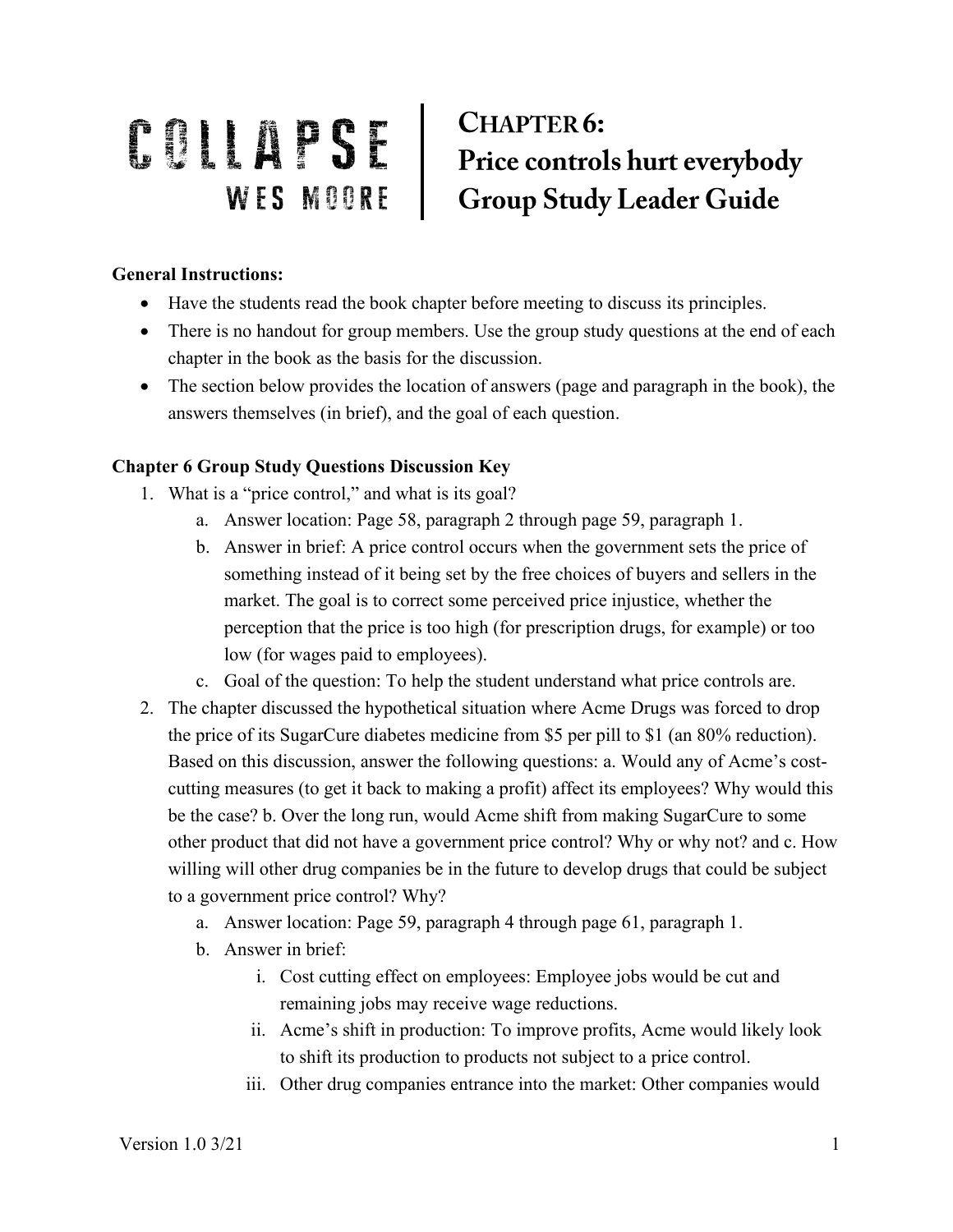be unlikely to enter Acme's market due to the price control.

- c. Goal of the question: To show the student the negative consequences of price controls.
- 3. Why can't the owner of Benny's Burger Shack just raise his prices to cover the increase in the minimum wage from \$8 to \$12 per hour? (Hint: Think about how Benny's customers would react to this price increase.)
	- a. Answer location: Page 61, paragraph 2 through page 62, paragraph 1.
	- b. Answer in brief: If Benny raised his prices, his customers would buy less or go to other restaurants with lower prices. If all restaurants raised prices, Benny may be able to get by with the price increase.
	- c. Goal of the question: To show the student the complications that arise when prices are increased to cover higher wages.
- 4. What is the effect on customers when businesses raise prices because of an increase in the minimum wage? (Hint: Do prices go up or down for them?) What does this say about who really pays for an increase in the minimum wage?
	- a. Answer location: Page 62, paragraph 2.
	- b. Answer in brief: All customers pay more for the products they buy. This means wage increases are not paid for ultimately by business owners but by customers.
	- c. Goal of the question: To reveal who really pays for wage increases—the customer.
- 5. How does Parker's Kitchen use technology to respond to continued increases in labor costs? What does this do to the jobs available for people?
	- a. Answer location: Page 62, paragraph 5.
	- b. Answer in brief: Parker's Kitchen uses technology to replace employees in order to reduce labor costs. This reduces the overall number of jobs available for people.
	- c. Goal of the question: To reveal to students the consequences of high minimum wages on jobs.
- 6. Why is the "living wage" not a good idea for the economy?
	- a. Answer location: Page 63, paragraphs 3-4.
	- b. Answer in brief: Minimum wage levels for individuals and families far exceed even the \$15 minimum discussed today. If wages were adjusted to truly cover the cost of living for workers, wages would need to exceed \$22 per hour. This extremely high minimum wage would cause prices to skyrocket and reduce the number of jobs even further.
	- c. Goal of the question: To help the student see how the concept of a "living wage" is not sustainable and comes with a number of negative consequences.